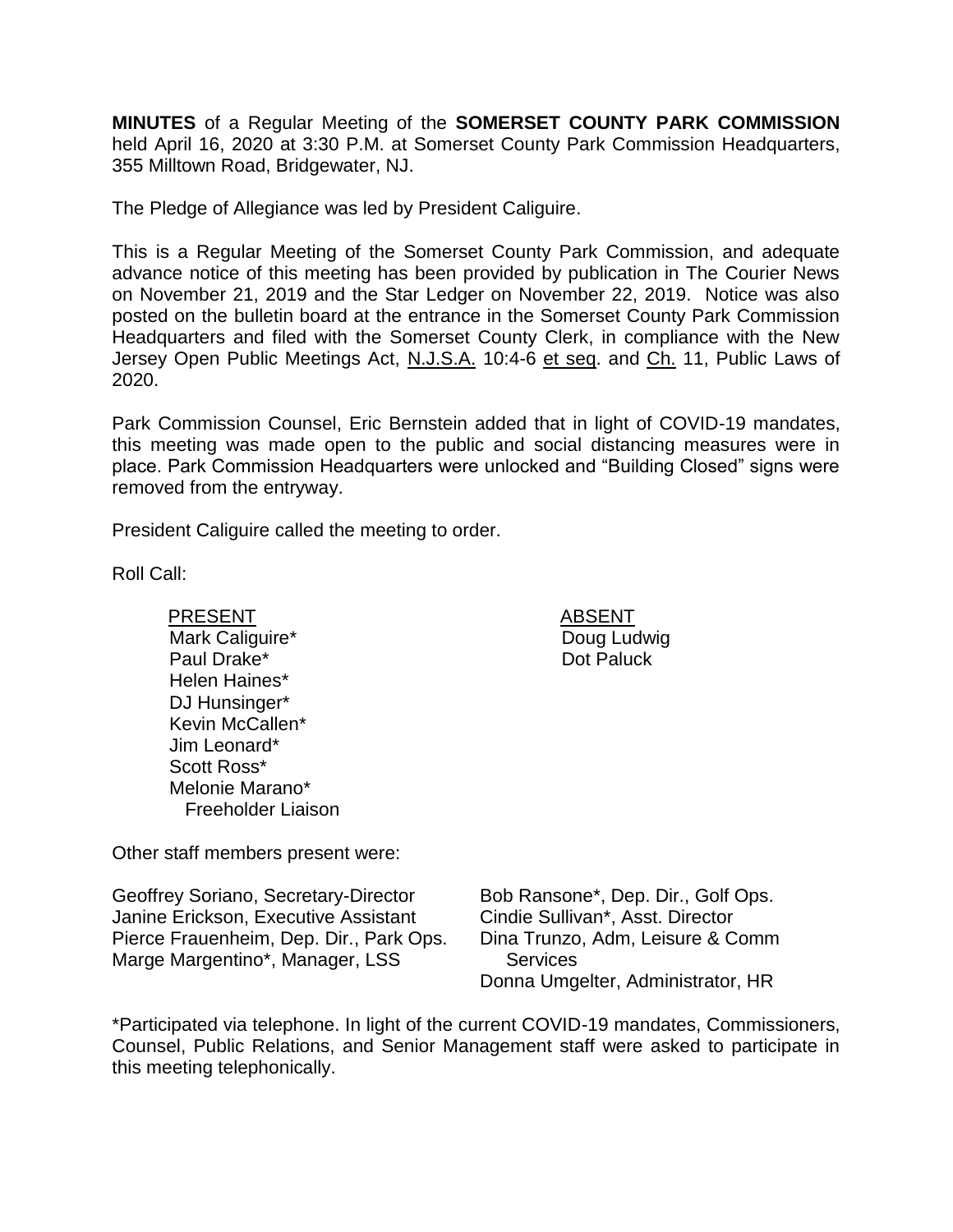Also in attendance via telephone: Eric Bernstein, Legal Counsel and Rich Reitman, Public Relations.

# **OPEN MEETING FOR PUBLIC COMMENT**

There were no comments from the public.

## **APPROVAL OF THE MINUTES**

President Caliguire called for the approval of the minutes of the Regular meeting held on March 19, 2020. Moved by Commissioner Haines; seconded by Commissioner Ross. YEAS: Commissioners Drake, Haines, Hunsinger, Leonard, McCallen, Ross, and President Caliguire. NAYES: None. ABSENT: Commissioners Ludwig and Paluck.

## **APPROVAL OF BILLS FOR PAYMENT**

The following resolutions were moved by Commissioner Hunsinger; seconded by Commissioner Leonard. YEAS: Commissioners Drake, Haines, Hunsinger, Leonard, McCallen, Ross, and President Caliguire. NAYES: None. ABSENT: Commissioners Ludwig and Paluck.

### **Resolution R20-093 – Emergency Temporary Appropriations**

Resolution adopts a transfer of emergency temporary appropriations for 2020.

## **Resolution R20-094 – Payment of Claims**

Resolution authorizes payment of claims in the amount of \$1,057,957.47 comprised of Claims in the amount of \$940,552.43, Other Expenses in the amount of \$117,405.04, and Salaries and Wages in the amount of \$395,233.09 for the period of March 18, 2020 through April 15, 2020.

### **Resolution R20-095 – Refund of Recreation Fees**

Resolution refunds recreation fees.

### **Resolution R20-096 – Payment of Confirming Orders**

Resolution authorizes the payment of confirming orders totaling \$8,646.67.

### **Resolution R20-097 – Authorizing Additional Funding for Previously Awarded Contracts (Leisure Services)**

Resolution authorizes additional funds for previously awarded contracts.

### **Resolution R20-098 – Authorizing Additional Funding for Previously Awarded Contracts (Golf)**

Resolution authorizes additional funds for previously awarded contracts.

## **Resolution R20-099 – Authorizing Additional Funding for Previously Awarded Contracts (Park Operations)**

Resolution authorizes additional funds for previously awarded contracts.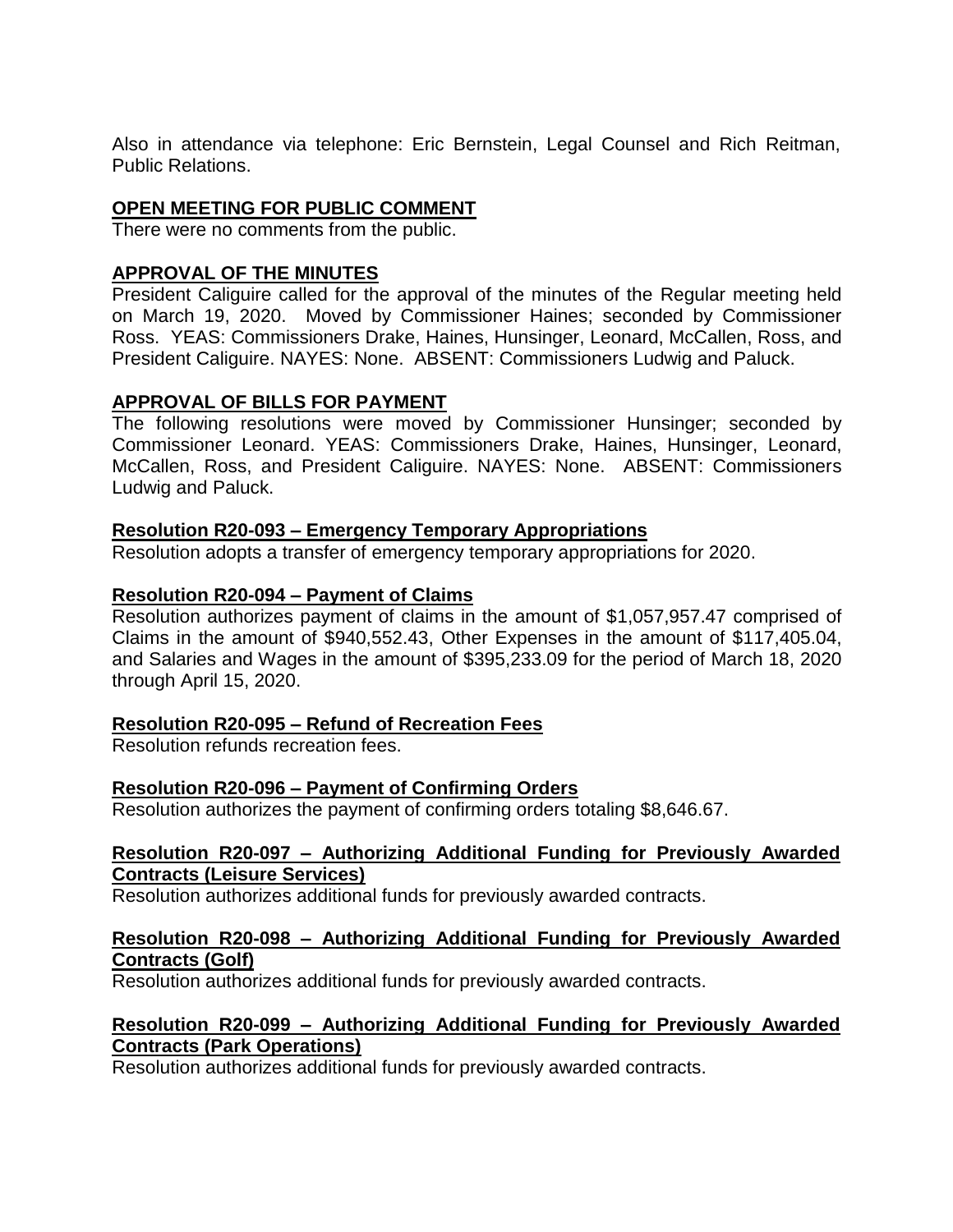# **Resolution R20-100 – Authorizing Additional Funding for Previously Awarded Contracts (Pending Requisitions)**

Resolution authorizes additional funds for previously awarded contracts.

# **Resolution R20-101 – Amending and Cancelling Certification of Funds for Previously Awarded Contracts**

Resolution cancels and amends certification of funds for previously awarded contracts.

# **DIRECTOR'S REPORT**

Director Soriano submitted a report for the month of March 2020.

Director Soriano gave an update regarding the status of operations at the Park Commission in compliance with the Governor's Executive Orders. Geoff stated that the Park Commission has implemented drastic measures to get through 2020. Departments are cutting both salary and operating budgets to help cover the anticipated \$2.1million shortfall. The Park Commission is currently operating in "Hibernation Mode," whereby all programs have been suspended.

# **COMMISSION CORRESPONDENCE**

There was no Commission Correspondence.

# **CONSENT AGENDA**

### **RESOLUTIONS**

The following resolutions were moved by Commissioner Haines; seconded by Commissioner McCallen. YEAS: Commissioners Drake, Haines, Hunsinger, Leonard, McCallen, Ross, and President Caliguire. NAYES: None. ABSENT: Commissioners Ludwig and Paluck.

### **Resolution R20-102 – Creating a Human Resource Policy Concerning Incidents of Domestic Violence**

Resolution establishes a policy regarding incidents of domestic violence.

## **Resolution R20-103 – Authorizing use of County Contract for Purchase of Parts and Repairs, Club Golf Cars and Turf Utility Vehicles**

Resolution authorizes purchases through Central Jersey Equipment, LLC, Golf Cars, Inc., and Finch Services with expenses not to exceed \$24,000.00.

### **Resolution R20-104** *–* **Awarding Second Year of a Two-Year Contract for Kentucky Bluegrass, Hard/Sheeps Fine Fescue, Turf-Type Tall Fescue, and L-93 Creeping Bentgrass Sod**

Resolution awards second (2<sup>nd</sup>) year of the contract to Selody Sod Farm.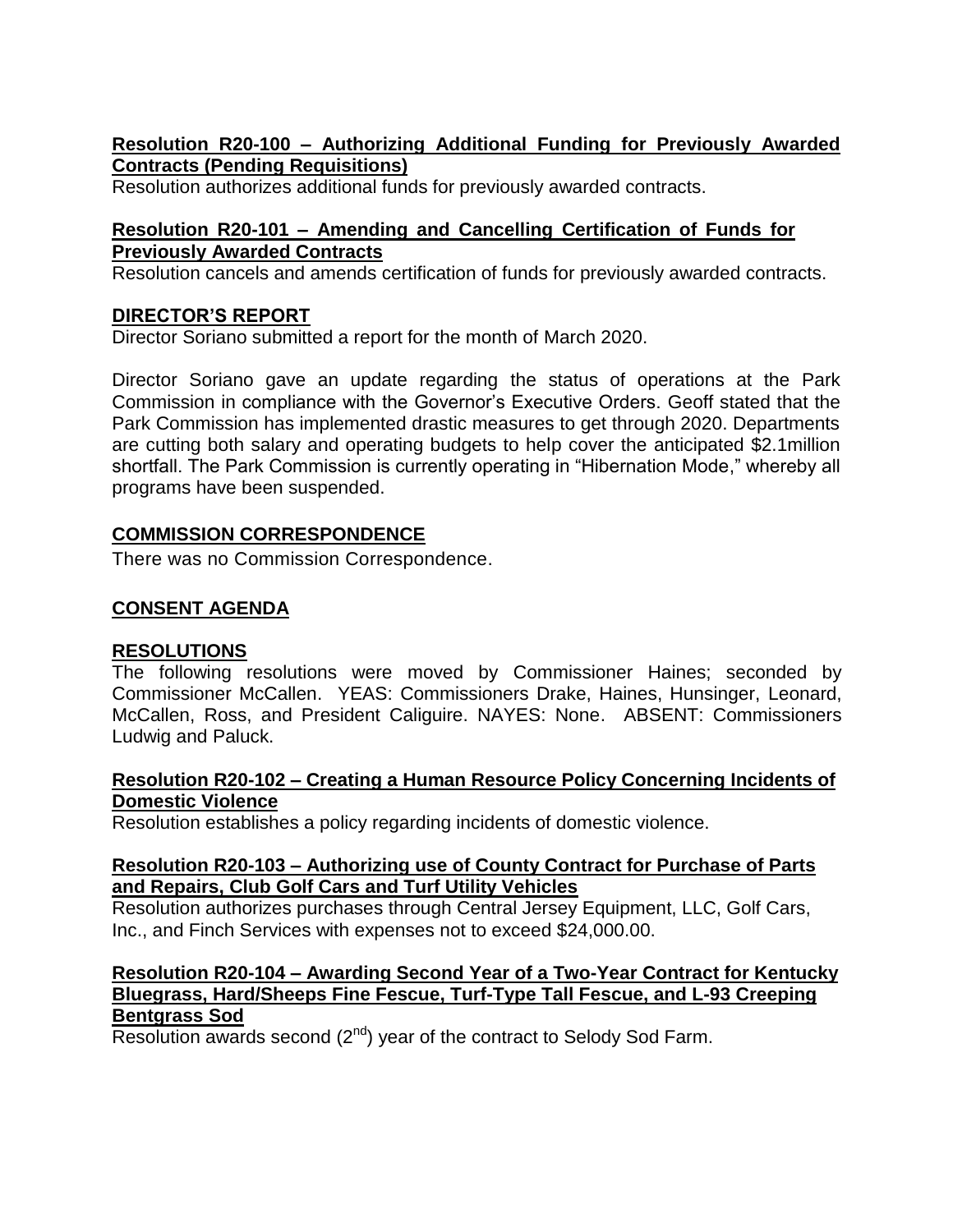### **Resolution R20-105 - Awarding the Contract for the Purchase of Manitou All-Terrain Fork Lift (Model M30-4) or Equivalent**

Resolution awards contract to C&C Truck Lift with expense not to exceed \$47,950.00.

### **COMMITTEE REPORTS**

### **CFO's Report**

Commissioner Ross, Chair of the Committee, submitted a report for the month of March 2020.

## **HUMAN RESOURCES**

Commissioner Leonard, Chair of the Committee, submitted a report for the month of March 2020.

### **LEISURE SERVICES**

Commissioner Hunsinger, Chair of the Committee, submitted a report for the month of March 2020.

### **GOLF MANAGEMENT**

Commissioner Paluck, Chair of the Committee, submitted a report for the month of March 2020.

Bob Ransone, Deputy Director, Golf Management stated that spring aeration has been completed at all golf courses. The eighty eight (88) electric golf cars under the new EZGo contract were received at Neshanic Valley Golf Course. The remaining gas golf cars have not yet been delivered. Once golf courses are re-opened, credit card payments can be accepted through GolfNow to eliminate contact.

Director Soriano stated that the Sheriff's Department has offered patrol assistance at he parks and golf courses. There have been incidents of walkers and golfers on both the Warrenbrook and Green Knoll Golf Courses.

### **INFORMATION MANAGEMENT**

Commissioner McCallen, Chair of the Committee, submitted a report for the month of March 2020.

### **VISITOR SERVICES**

Commissioner Ross, Chair of the Committee, submitted a report for the month of March 2020.

### **PROPERTY MANAGEMENT**

There was no report for Property Management.

### **PLANNING AND LAND ACQUISITION**

Tom Boccino, Parks Section Principal Planner, Land Acquisition, submitted a report for March 2020.